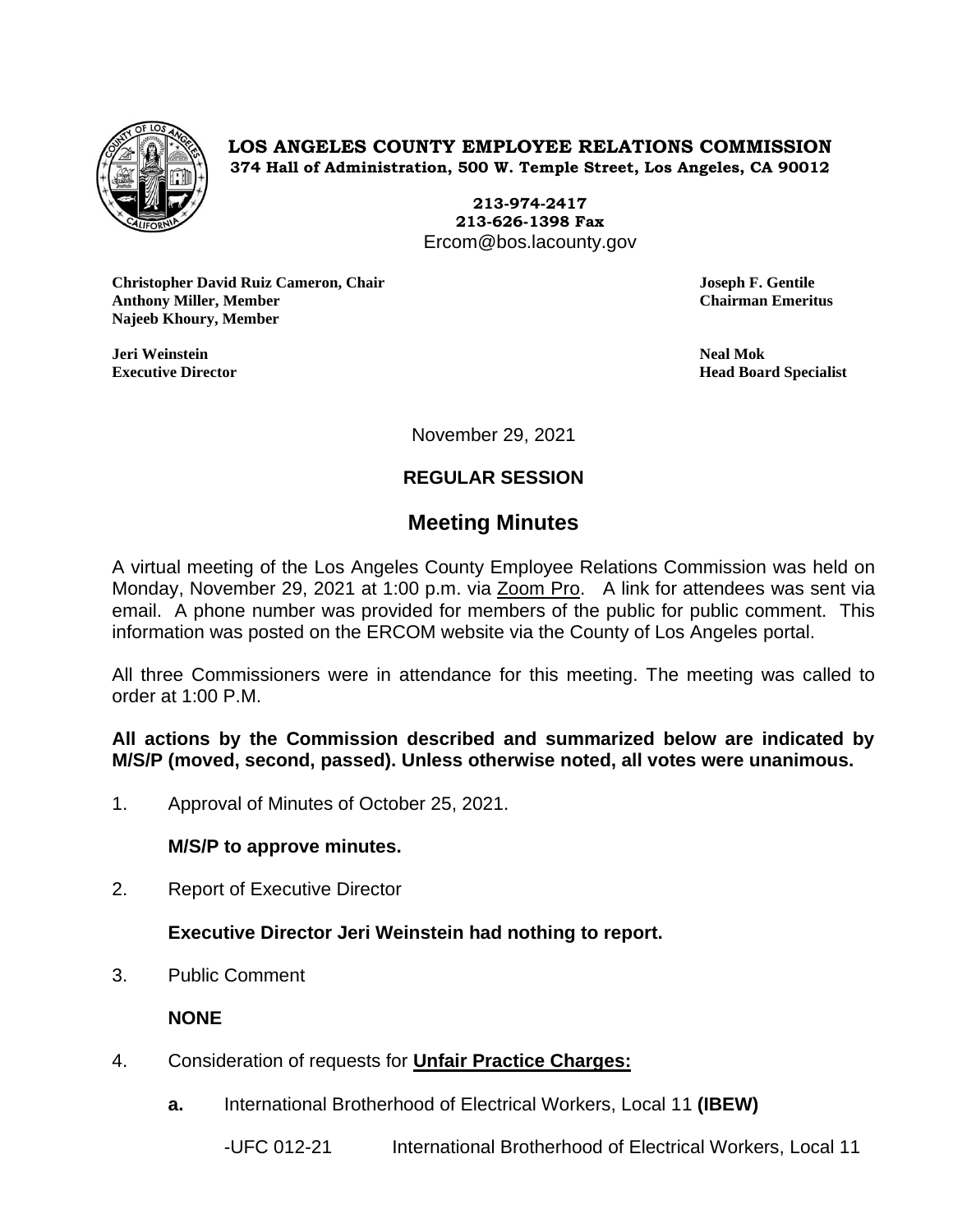(IBEW) vs. Department of Public Works (DPW)

- Amended UFC submitted October 22, 2021 (Discrimination and Retaliation) (Cont'd from August 23, 2021)

-County's objections and Motion to Dismiss

-Union response to County objections/Motion to Dismiss

#### **M/S/P After presentation by both parties and discussion by the Commission, this matter was sent to hearing with no opposition from the County.**

### 5. Request to **Withdraw Unfair Practice Charge**

**a.** -UFC 009-21 Union of American Physicians and Dentists (UAPD) vs. Department of Health Services (DHS)

-Superseded by Arbitration

#### **M/S/P to move to accept withdrawal.**

**b.** -UFC 013-21 Association of Deputy District Attorneys of Los Angeles County (ADDA) vs. District Attorney's Office (DA)

-Union Decision

### **M/S/P to move to accept withdrawal.**

- 6. Consideration of request for **Amendment of Certification:**
	- **a.** Los Angeles County Lifeguard Association (LACoLA)
- **NEW** -AC 005-21 Los Angeles County Lifeguard Association Request for Accretion 2938 WATER Program Lifeguard 2939 WATER Program Specialist Lifeguard Unit Affected: 641

#### **M/S/P motion to accept the Request for Accretion. There was no opposition from the County.**

- 7. Consideration of request for **Declaration of Impasse**:
	- **a.** Association of Deputy District Attorneys for Los Angeles County **(ADDA)**
- **NEW** IMP 002-21 Request the Appointment of Mediator/Fact Finder Impasse with the County of Los Angeles Chief Executive